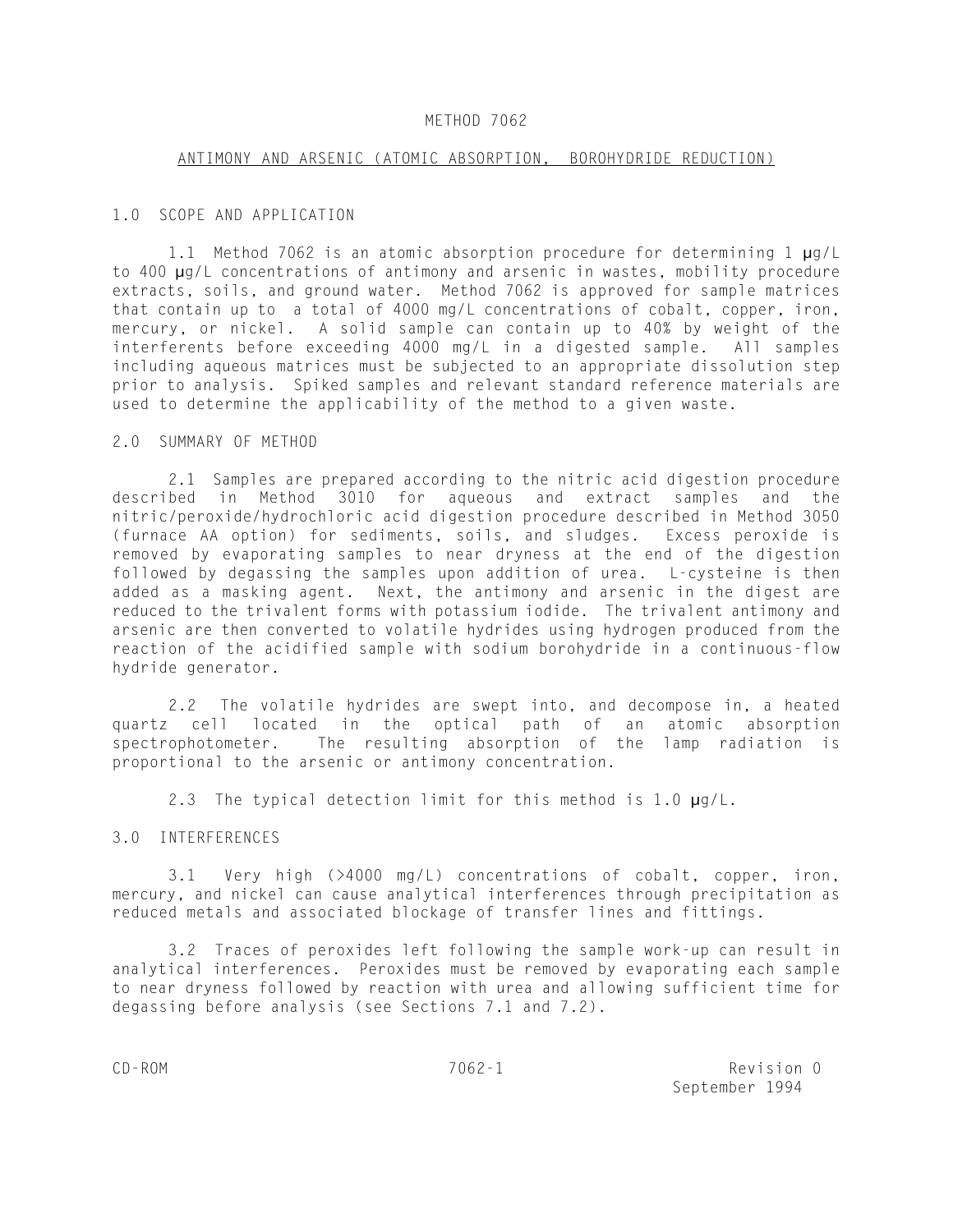3.3 Even after acid digestion, organic compounds will remain in the sample. These flame gases and these organic compounds can absorb at the analytical wavelengths and background correction must be used.

### 4.0 APPARATUS AND MATERIALS

4.1 Electric hot plate: Large enough to hold at least several 100 mL Pyrex digestion beakers.

4.2 A continuous-flow hydride generator: A commercially available continuous-flow sodium borohydride/HCl hydride generator or a generator constructed similarly to that shown in Figure 1 (P. S. Analytical or equivalent).

4.2.1 Peristaltic Pump: A four-channel, variable-speed peristaltic pump to permit regulation of liquid-stream flow rates (Ismatec Reglo-100 or equivalent). Pump speed and tubing diameters should be adjusted to provide the following flow rates: sample/blank flow = 4.2 mL/min; borohydride flow = 2.1 mL/min; and potassium iodide flow =  $0.5$  mL/min.

4.2.2 Sampling Valve (optional): A sampling valve (found in the P. S. Analytical Hydride Generation System or equivalent) that allows switching between samples and blanks (rinse solution) without introduction of air into the system will provide more signal stability.

4.2.3 Transfer Tubing and Connectors: Transfer tubing (1 mm I.D.), mixing T's, and connectors are made of a fluorocarbon (PFA or TFM) and are of compatible sizes to form tight, leak-proof connections (Latchat, Technicon, etc. flow injection apparatus accessories or equivalent).

4.2.4 Mixing Coil: A 20-turn coil made by wrapping transfer tubing around a 1-cm diameter by 5-cm long plastic or glass rod (see Figure 1).

4.2.5 Mixing Coil Heater, if appropriate: A 250-mL Erlenmeyer flask containing 100 mL of water heated to boiling on a dedicated onebeaker hotplate (Corning PC-35 or equivalent). The mixing coil in 4.2.4 is immersed in the boiling water to speed kinetics of the hydride forming reactions and increase solubility of interfering reduced metal precipitates.

4.2.6 Gas-Liquid Separator: A glass apparatus for collecting and separating liquid and gaseous products (P.T. Analytical accessory or equivalent) which allows the liquid fraction to drain to waste and gaseous products above the liquid to be swept by a regulated carrier gas (argon) out of the cell for analysis. To avoid undue carrier gas dilution, the gas volume above the liquid should not exceed 20 mL. See Figure 1 for an acceptable separator shape.

4.2.7 Condensor: Moisture picked up by the carrier gas must be removed before encountering the hot absorbance cell. The moist carrier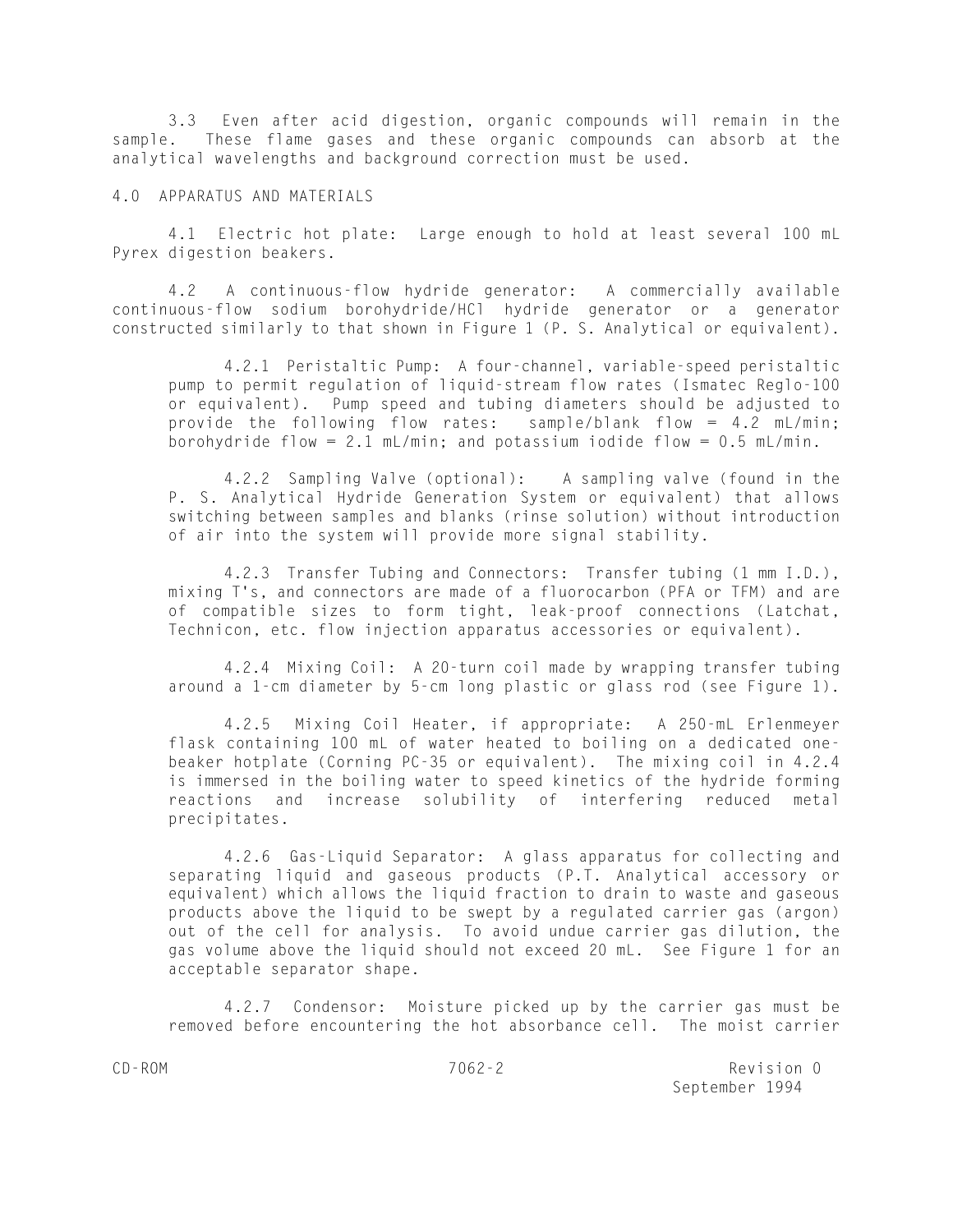gas with the hydrides is dried by passing the gasses through a small (< 25 mL) volume condensor coil (Ace Glass Model 6020-02 or equivalent) that is cooled to 5°C by a water chiller (Neslab RTE-110 or equivalent). Cool tapwater in place of a chiller is acceptable.

4.2.8 Flow Meter/Regulator: A meter capable of regulating up to 1 L/min of argon carrier gas is recommended.

4.3 Absorbance Cell: A 17 cm or longer quartz tube T-cell (windowless is strongly suggested) is recommended, as shown in Figure 1 (Varian Model VGA-76 accessory or equivalent). The cell is held in place by a holder that positions the cell about 1 cm over a conventional AA air-acetylene burner head. In operation, the cell is heated to around  $900^{\circ}$ C.

4.4 Atomic absorption spectrophotometer: Single or dual channel, singleor double-beam instrument having a grating monochromator, photomultiplier detector, adjustable slits, a wavelength range of 190 to 800 nm, and provisions for interfacing with an appropriate recording device.

4.5 Burner: As recommended by the particular instrument manufacturer for an air-acetylene flame. An appropriate mounting bracket attached to the burner that suspends the quartz absorbance cell between 1 and 2 cm above the burner slot is required.

4.6 Antimony and arsenic hollow cathode lamps or antimony and arsenic electrodeless discharge lamps and power supply. Super-charged hollow-cathode lamps or EDL lamps are recommended for maximum sensitivity.

4.7 Strip-chart recorder (optional): Connect to output of spectrophotometer.

5.0 REAGENTS

5.1 Reagent water: Water must be monitored for impurities. Refer to Chapter 1 for definition of Reagent water.

5.2 Concentrated nitric acid  $(HNO<sub>3</sub>)$ : Acid must be analyzed to determine levels of impurities. If a method blank is <MDL, the acid can be used.

5.3 30% Hydrogen peroxide  $(H_2O_2)$ : Peroxide must be a tin-free grade.

5.4 Concentrated hydrochloric acid (HCl): Acid must be analyzed to determine levels of impurities. If a method blank is <MDL, the acid can be used.

5.5 Diluent solution: A 3% HCl solution in reagent water must be prepared as a diluent solution if excessive levels of analytes or interfering metals are found in the undiluted samples.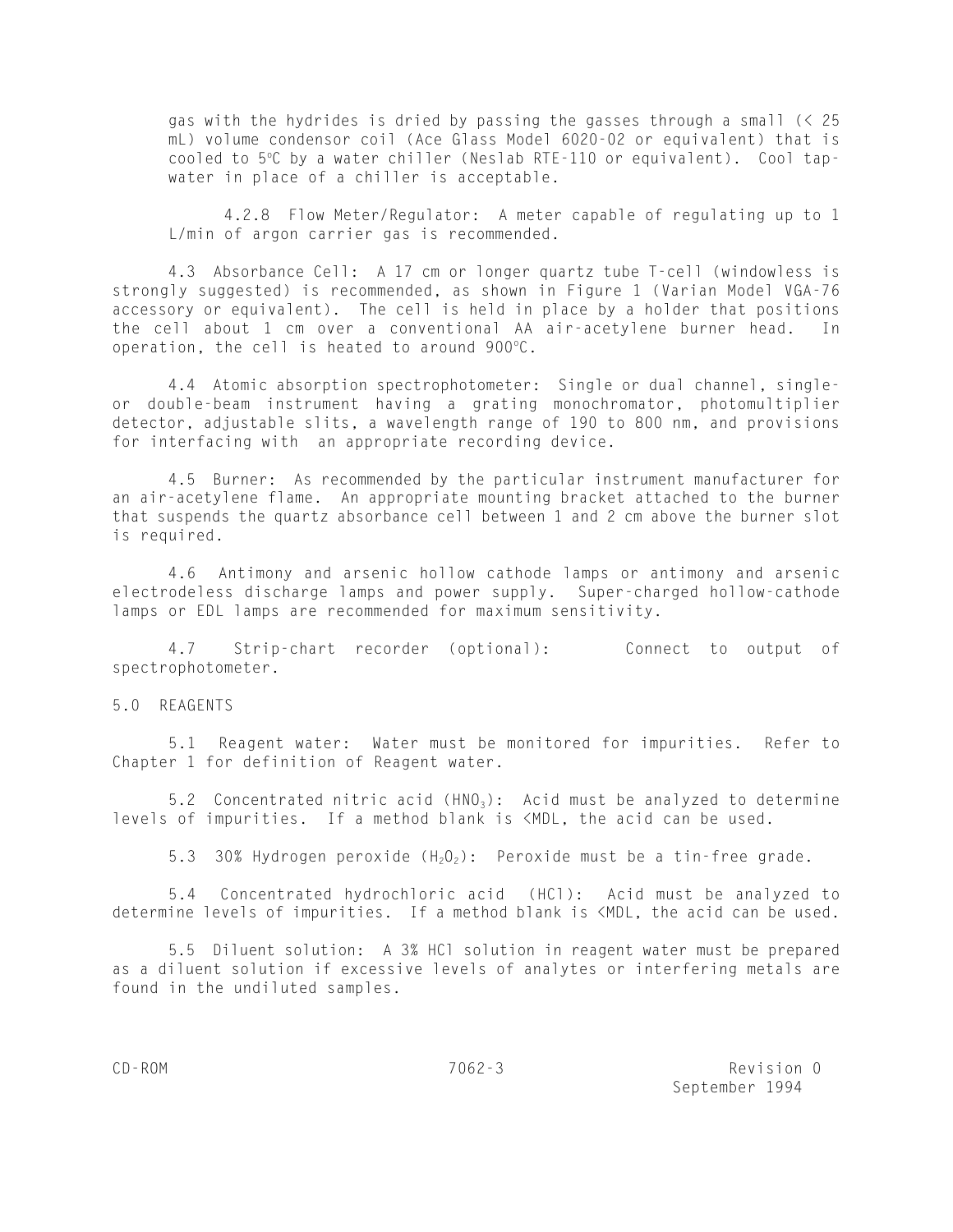

Figure 1. Continuous-flow sodium borohydride/hydride generator apparatus set-up and an AAS sample introduction system.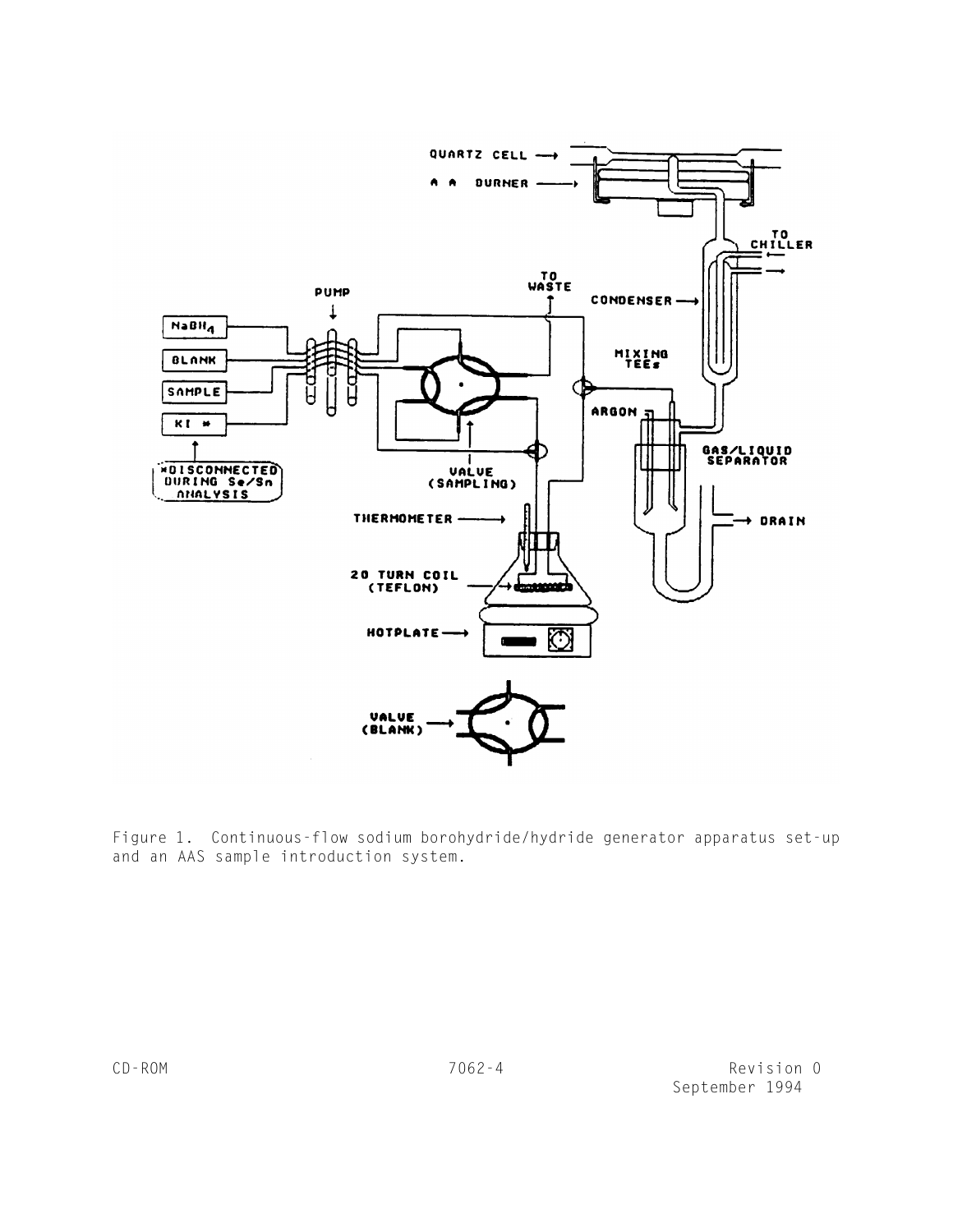5.6 Urea (H<sub>2</sub>NCONH<sub>2</sub>): A 5.00-g portion of reagent grade urea must be added to a 25-mL aliquot of each sample for removal of excess peroxide through degassing (see Section 7.2).

5.7 L-cysteine  $(C_6H_{12}N_2O_4S_2)$ : A 1.00-g portion of reagent grade L-cystine must be added to a 25-mL aliquot of each sample for masking the effects of suppressing transition metals (see Section 7.2).

5.8 20% Potassium iodide (KI): A 20% KI solution (20 g reagent-grade KI dissolved and brought to volume in 100 mL reagent water) must be prepared for reduction of antimony and arsenic to their +3 valence states.

5.9 4% Sodium borohydride (NaBH4): A 4% sodium borohydride solution (20 g reagent-grade NaBH4 plus 2 g sodium hydroxide dissolved in 500 mL of reagent water) must be prepared for conversion of the antimony and arsenic to their hydrides.

5.10 Analyte solutions:

5.10.1 **Antimony and arsenic stock standard solution** (1,000 mg/L): Either procure certified aqueous standards from a supplier and verify by comparison with a second standard, or dissolve 1.197 g of antimony trioxide  $Sb_20_3$  and 1.320 g of arsenic trioxide As<sub>2</sub>0, in 100 mL of reagent water containing 4 g NaOH. Acidify the solution with 20 mL concentrated  $HNO<sub>3</sub>$  and dilute to 1 liter.

5.10.2 **Intermediate antimony and arsenic solution:** Pipet 1 mL stock antimony and arsenic solution into a 100-mL volumetric flask and bring to volume with reagent water containing 1.5 mL concentrated  $HNO<sub>3</sub>/liter$  (1 mL = 10 µg each of Sb and As).

5.10.3 **Standard antimony and arsenic solution:** Pipet 10 mL intermediate antimony and arsenic solution into a 100-mL volumetric flask and bring to volume with reagent water containing 1.5 mL concentrated  $HNO<sub>3</sub>/liter$  (1 mL = 1 µg each of Sb and As).

6.0 SAMPLE COLLECTION, PRESERVATION, AND HANDLING

6.1 All samples must have been collected using a sampling plan that addresses the considerations discussed in Chapter Nine of this manual.

6.2 All sample containers must be prewashed with detergents, acids, and reagent water. Plastic and glass containers are both suitable.

6.3 Special containers (e.g., containers used for volatile organic analysis) may have to be used if very volatile antimony and arsenic compounds are suspected to be present in the samples.

6.4 Aqueous samples must be acidified to a pH of <2 with nitric acid.

CD-ROM 7062-5 Revision 0 September 1994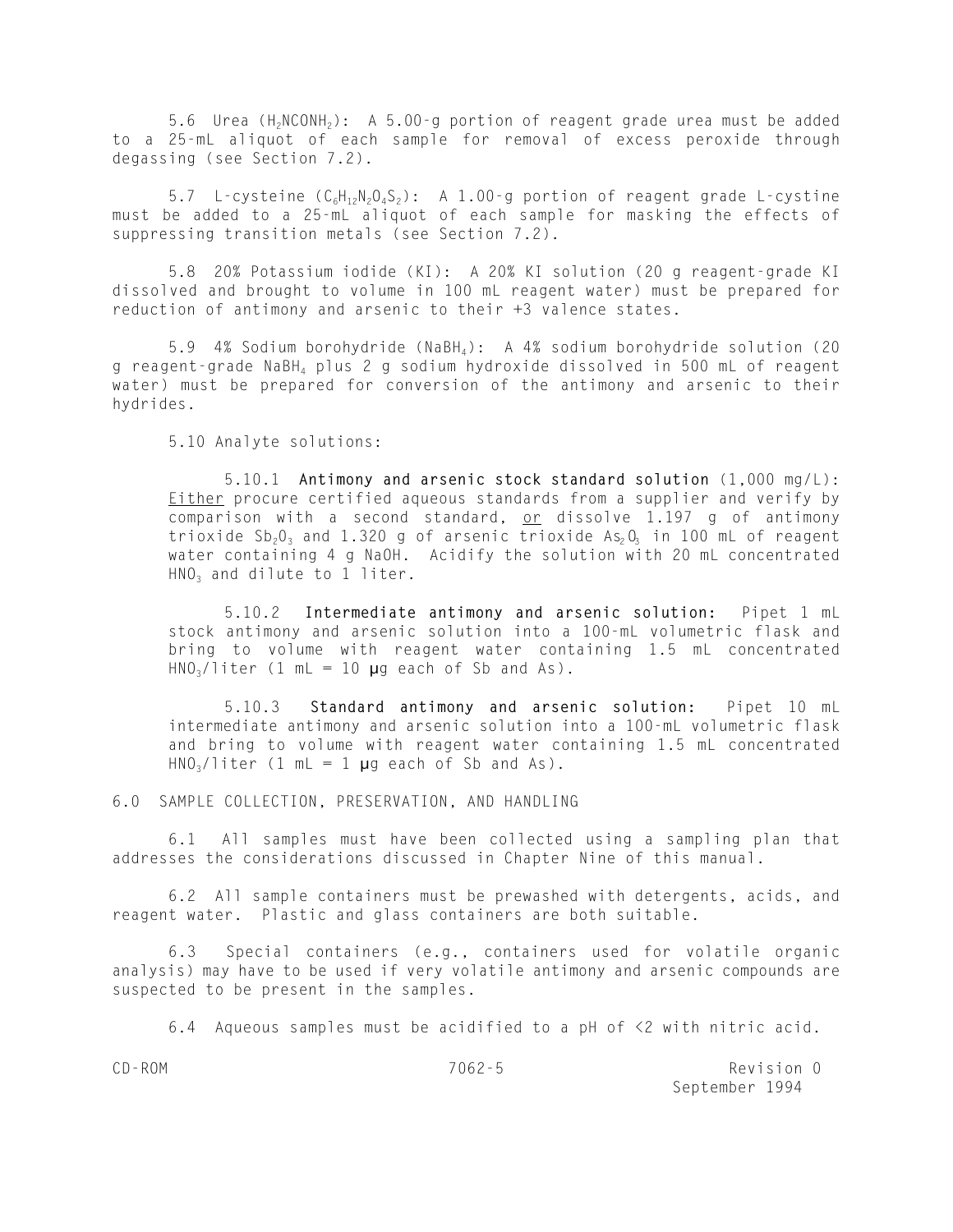6.5 Nonaqueous samples shall be refrigerated, when possible, and analyzed as soon as possible.

### 7.0 PROCEDURE

7.1 Place a 100-mL portion of an aqueous sample or extract or 1.000 g of a dried solid sample in a 250-mL digestion beaker. Digest aqueous samples and extracts according to Method 3010. Digest solid samples according to Method 3050 (furnace AA option) with the following modifications: add 5 mL of concentrated hydrochloric acid just prior to the final volume reduction stage to aid in antimony recovery; the final volume reduction should be to less than 5 mL but not to dryness to adequately remove excess hydrogen peroxide (see note). After dilution to volume, further dilution with diluent may be necessary if analytes are known to exceed 400 µg/L or if interferents are expected to exceed 4000 mg/L in the digestate.

> Note: For solid digestions, the volume reduction stage is critical to obtain accurate data, especially for arsenic. Close monitoring of each sample is necessary when this critical stage is reached.

7.2 Prepare samples for hydride analysis by adding 5.00 g urea, 1.00 g Lcysteine, and 20 mL concentrated HCl to a 25-mL aliquot of digested sample in a 50-mL volumetric flask. Heat in a water bath until the L-cysteine has dissolved and effervescence has subsided (At least 30 minutes is suggested. If effervescense is still seen, repeat step 7.1 with more volume reduction.). Bring flask to volume with reagent water before analyzing. A 1:1 dilution correction must be made in the final concentration calculations.

7.3 Prepare working standards from the standard antimony and arsenic solution. Transfer 0, 0.5, 1.0, 1.5, 2.0, and 2.5 mL of standard to 100-mL volumetric flasks and bring to volume with diluent. These concentrations will be 0, 5, 10, 15, 20, and 25 µg Sb and As/liter.

7.4 If EP extracts (Method 1310) are being analyzed for arsenic, the method of standard additions must be used. Spike appropriate amounts of intermediate or standard antimony and arsenic solution to three 25 mL aliquots of each unknown. Spiking volumes should be kept less than 0.250 mL to avoid excessive spiking dilution errors.

7.5 Set up instrumentation and hydride generation apparatus and fill reagent containers. The sample and blank flows should be set around 4.2 mL/min, the borohydride flow around 2.1 mL/min, and the potassium iodide flow around 0.5 mL/min. The argon carrier gas flow is adjusted to about 200 mL/min. For the AA, use the 217.6-nm wavelength and 0.7-nm slit width (or manufacturer's recommended slit-width) without background correction if analyzing for antimony. Use the 193.7-nm wavelength and 0.7-nm slit width (or manufacturer's recommended slitwidth) with background correction for the analysis of arsenic. Begin all flows and allow 10 minutes for warm-up.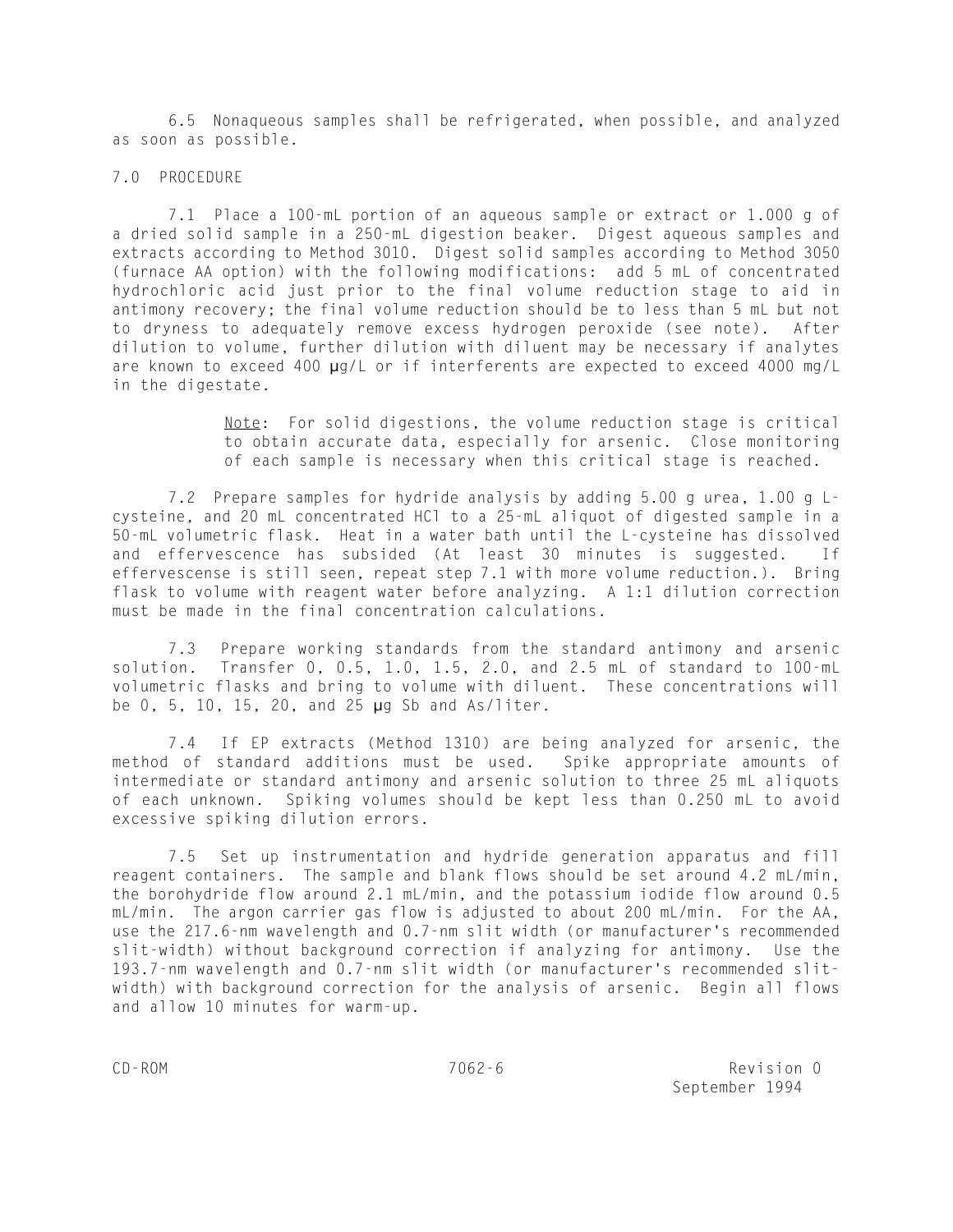7.6 Place sample feed line into a prepared sample solution and start pump to begin hydride generation. Wait for a maximum steady-state signal on the strip-chart recorder or output meter. Switch to blank sample and watch for signal to decline to baseline before switching to the next sample and beginning the next analysis. Run standards first (low to high), then unknowns. Include appropriate QA/QC solutions, as required. Prepare calibration curves and convert absorbances to concentration. If a heating coil is not being used, KI must be added to the samples and heated for thirty minutes to ensure reduction.

# **CAUTION: The hydrides of antimony and arsenic are very toxic. Precautions must be taken to avoid inhaling the gas.**

7.7 If the method of standard additions was employed, plot the measured concentration of the spiked samples and unspiked sample versus the spiked concentrations. The spiked concentration axis intercept will be the method of standard additions concentration. If the plot does not result in a straight line, a nonlinear interference is present. This problem can sometimes be overcome by dilution or addition of other reagents if there is some knowledge about the waste. If the method of standard additions was not required, then the concentration is determined from a standard calibration curve.

## 8.0 QUALITY CONTROL

8.1 See section 8.0 of Method 7000.

## 9.0 METHOD PERFORMANCE

9.1 The relative standard deviations obtained by a single laboratory for 7 replicates of a contaminated soil were 18% for antimony at 9.1 ug/L in solution and 4.6% for arsenic at 68 ug/L in solution. The average percent recovery of the analysis of an 8 µg/L spike on ten different samples is 103.7% for arsenic and 95.6% for antimony.

# 10.0 REFERENCES

- 1. Methods for Chemical Analysis of Water and Wastes, EPA-600/4-82-055, December 1982, Method 206.3.
- 2. "Evaluation of Hydride Atomic Absorption Methods for Antimony, Arsenic, Selenium, and Tin", an EMSL-LV internal report under Contract 68-03-3249, Job Order 70.16, prepared for T. A. Hinners by D. E. Dobb, and J. D. Lindner of Lockheed Engineering and Sciences Co., and L. V. Beach of the Varian Corporation.